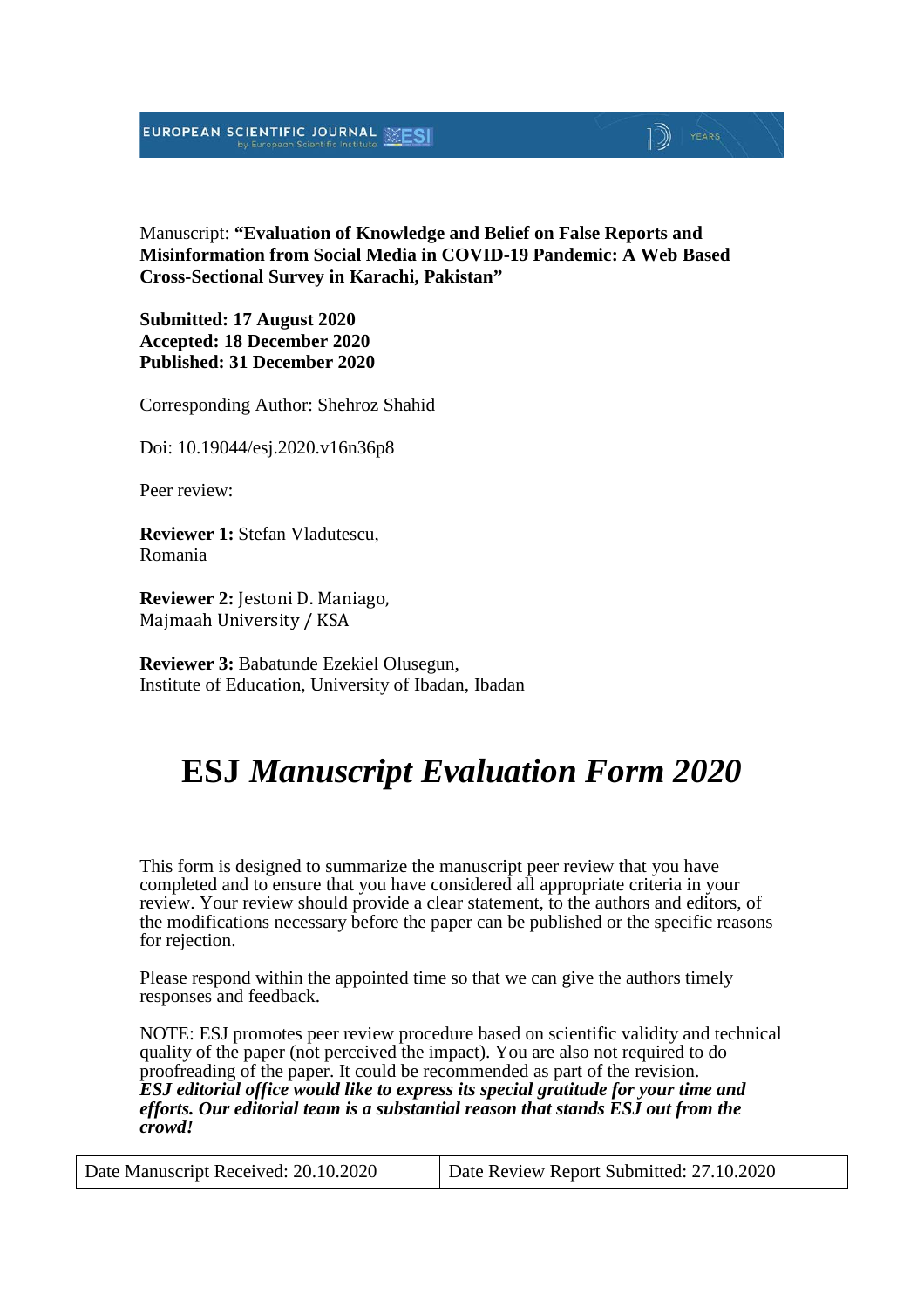## Manuscript Title: **Role of Social Media in False Reporting and Spreading Misinformation in COVID-19 Pandemic; a Web Based Cross-Sectional Survey in Karachi, Pakistan**

ESJ Manuscript Number: 04.09.2020

You agree your name is revealed to the author of the paper: No

You approve, your name as a reviewer of this paper, is available in the "review history" of the paper: Yes

You approve, this review report is available in the "review history" of the paper: Yes

## **Evaluation Criteria:**

**Please give each evaluation item a numeric rating on a 5-point scale, along with a thorough explanation for each point rating.**

|                                                                                                                                                                                                                        | <b>Rating Result</b> |
|------------------------------------------------------------------------------------------------------------------------------------------------------------------------------------------------------------------------|----------------------|
| <i><b>Questions</b></i>                                                                                                                                                                                                | $[Poor]$ 1-5         |
|                                                                                                                                                                                                                        | [Excellent]          |
| 1. The title is clear and it is adequate to the content of the<br>article.                                                                                                                                             | 4                    |
| (Please insert your comments)                                                                                                                                                                                          |                      |
|                                                                                                                                                                                                                        |                      |
| 2. The abstract clearly presents objects, methods and                                                                                                                                                                  | 3                    |
| results.                                                                                                                                                                                                               |                      |
| (Please insert your comments)                                                                                                                                                                                          |                      |
| 3. There are few grammatical errors and spelling                                                                                                                                                                       |                      |
| mistakes in this article.                                                                                                                                                                                              | $\mathbf{2}$         |
| (Please insert your comments)                                                                                                                                                                                          |                      |
|                                                                                                                                                                                                                        |                      |
| This manuscript article should be examined by a native Englishman, as I have<br>identified some inaccuracies, for example, in the section "Conclusion" instead of<br>"The study" should be replaced with "This study". |                      |
| 4. The study methods are explained clearly.                                                                                                                                                                            | 4                    |
| (Please insert your comments)                                                                                                                                                                                          |                      |
|                                                                                                                                                                                                                        |                      |
| 5. The body of the paper is clear and does not contain<br>errors.                                                                                                                                                      | 3                    |
| (Please insert your comments)                                                                                                                                                                                          |                      |
|                                                                                                                                                                                                                        |                      |
|                                                                                                                                                                                                                        |                      |
|                                                                                                                                                                                                                        |                      |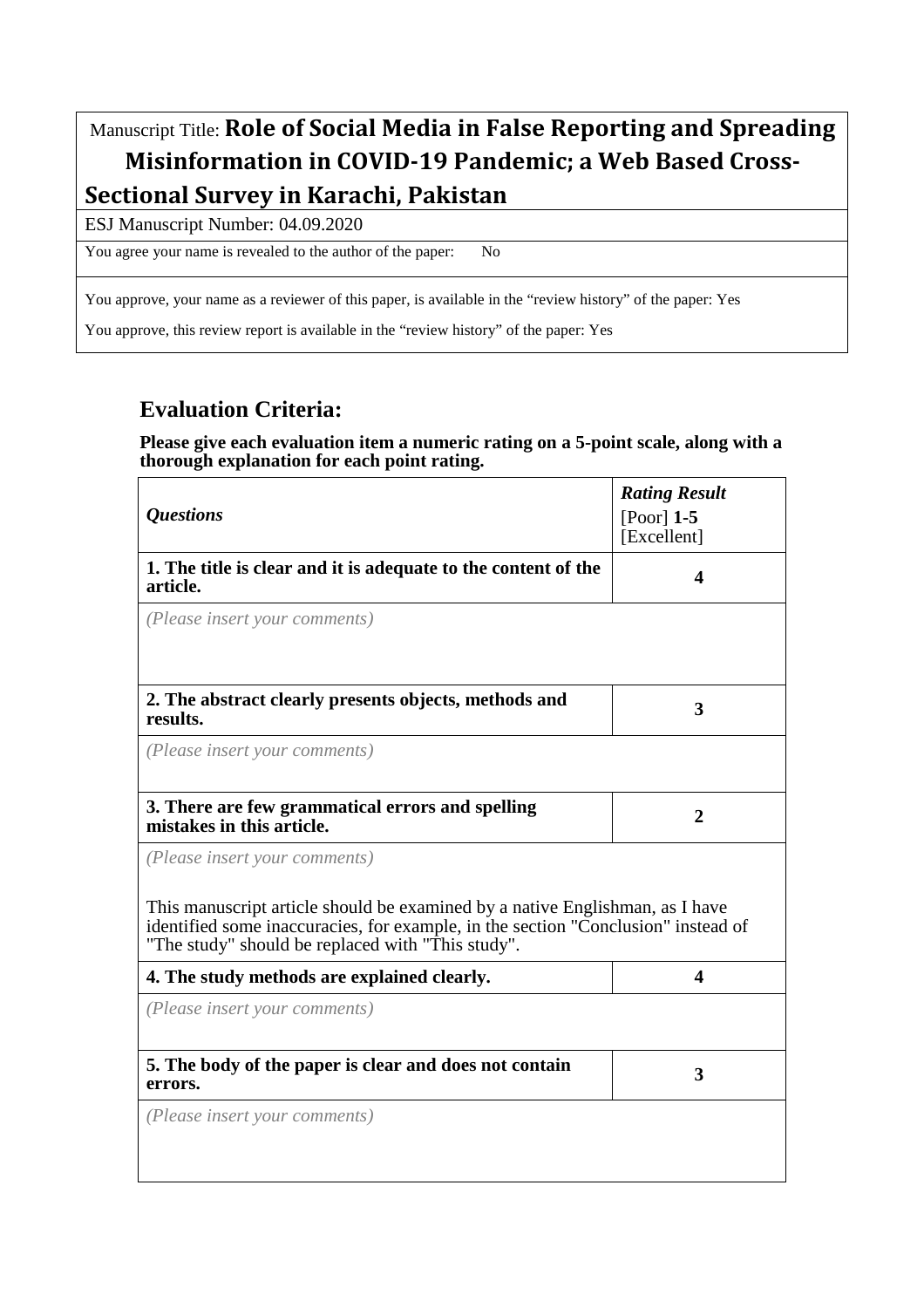| 6. The conclusions or summary are accurate and<br>supported by the content.                                                    | 3 |
|--------------------------------------------------------------------------------------------------------------------------------|---|
| (Please insert your comments)                                                                                                  |   |
| 7. The references are comprehensive and appropriate.                                                                           |   |
| ( <i>Please insert your comments</i> )<br>The bibliography of the manuscript is cited incorrectly. Here are some examples:     |   |
| 1. Ali, S. M., Hashmi, A., & Hussain, T. J. P. J. o. P. S. (2020).<br>Causes and treatment of Covid-19: Myths vs Facts. 33(4). |   |
| correct is                                                                                                                     |   |

Ali, S. M., Hashmi, A., & Hussain, T. (2020). Causes and treatment of Covid-19: Myths vs Facts. *Pakistan Journal of Pharmaceutical Sciences*, *33*(4).

Guastalegname, M., & Vallone, A. J. C. I. D. (2020). Could chloroquine/hydroxychloroquine be harmful in coronavirus disease 2019 (COVID-19) treatment?

*correct is*

Guastalegname, M., & Vallone, A. (2020). Could chloroquine/hydroxychloroquine be harmful in coronavirus disease 2019 (COVID-19) treatment?. *Clinical Infectious Diseases*.

| Accepted, no revision needed               |  |
|--------------------------------------------|--|
| Accepted, minor revision needed            |  |
| Return for major revision and resubmission |  |
| Reject                                     |  |

**Overall Recommendation**(mark an X with your recommendation):

### **Comments and Suggestions to the Author(s):**

a) This manuscript is good, but the bibliography is cited incorrectly. It is necessary that the bibliography be cited with all the identification data of the sources. So it is necessary for the authors to make small corrections.

b) This manuscript article should be examined by a native Englishman, as I have identified some inaccuracies, for example, in the section "Conclusion" instead of "The study" should be replaced with "This study".

# **ESJ** *Manuscript Evaluation Form 2020*

This form is designed to summarize the manuscript peer review that you have completed and to ensure that you have considered all appropriate criteria in your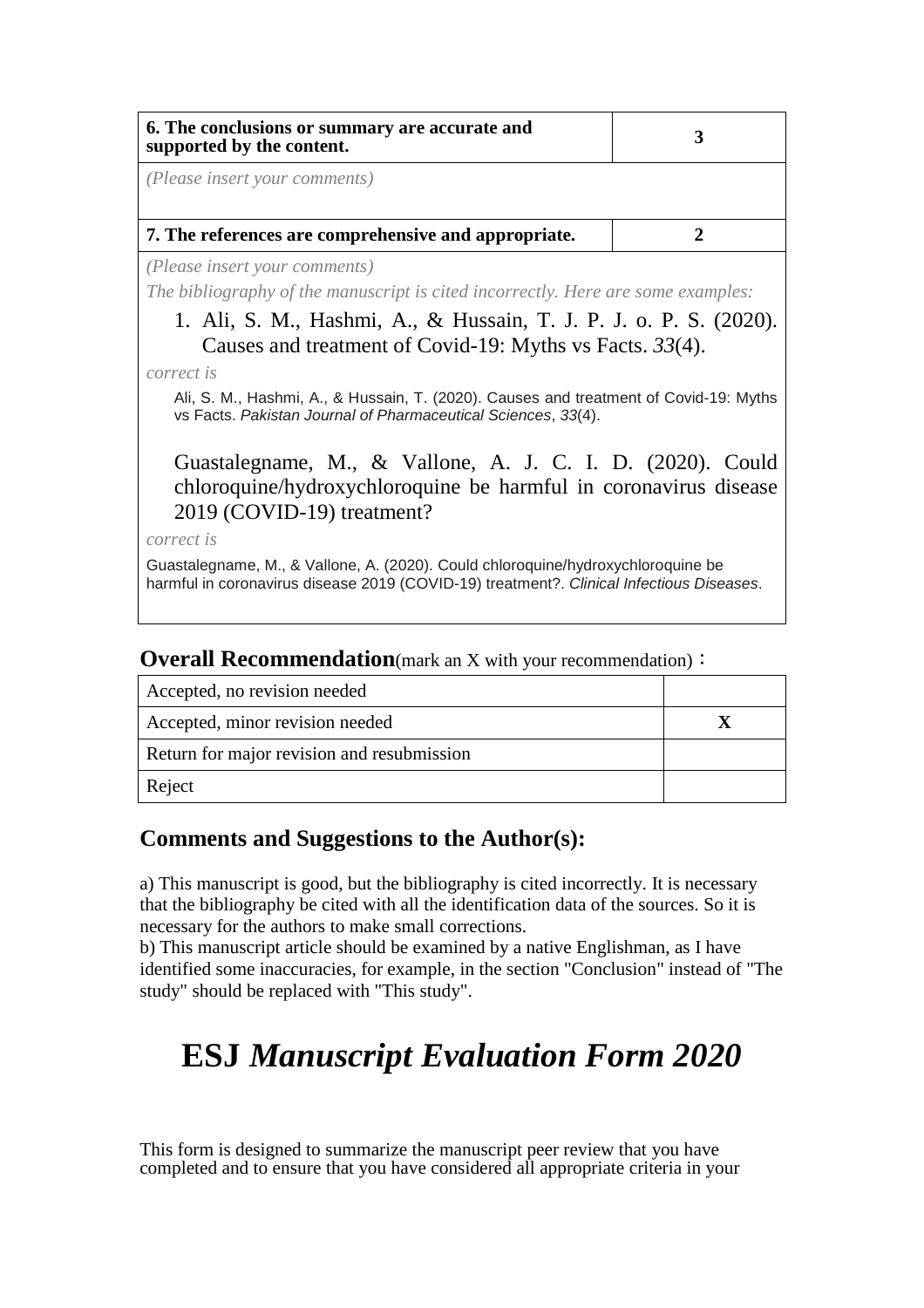review. Your review should provide a clear statement, to the authors and editors, of the modifications necessary before the paper can be published or the specific reasons for rejection.

Please respond within the appointed time so that we can give the authors timely responses and feedback.

NOTE: ESJ promotes peer review procedure based on scientific validity and technical quality of the paper (not perceived the impact). You are also not required to do proofreading of the paper. It could be recommended as part of the revision. *ESJ editorial office would like to express its special gratitude for your time and efforts. Our editorial team is a substantial reason that stands ESJ out from the crowd!* 

| Reviewer Name: Jestoni D. Maniago                                                                                                                                                                             | Email:                                    |  |
|---------------------------------------------------------------------------------------------------------------------------------------------------------------------------------------------------------------|-------------------------------------------|--|
| University/Country: Majmaah University / KSA                                                                                                                                                                  |                                           |  |
| Date Manuscript Received: 29 Oct 2020                                                                                                                                                                         | Date Review Report Submitted: 29 Oct 2020 |  |
| Manuscript Title: Role of Social Media in False Reporting and Spreading Misinformation in<br>COVID-19 Pandemic: A Web-based Cross Sectional Survey in Karachi, Pakistan                                       |                                           |  |
| ESJ Manuscript Number: 0904/20                                                                                                                                                                                |                                           |  |
| You agree your name is revealed to the author of the paper:<br>Yes/No                                                                                                                                         |                                           |  |
| You approve, your name as a reviewer of this paper, is available in the "review history" of the paper:<br>Yes/No<br>You approve, this review report is available in the "review history" of the paper: Yes/No |                                           |  |

## **Evaluation Criteria:**

**Please give each evaluation item a numeric rating on a 5-point scale, along with a thorough explanation for each point rating.**

|                                                                                                                                                                                                                                                                                                                                                                       | <b>Rating Result</b>        |
|-----------------------------------------------------------------------------------------------------------------------------------------------------------------------------------------------------------------------------------------------------------------------------------------------------------------------------------------------------------------------|-----------------------------|
| <i><b>Questions</b></i>                                                                                                                                                                                                                                                                                                                                               | $[Poor]$ 1-5<br>[Excellent] |
| 1. The title is clear and it is adequate to the content of the<br>article.                                                                                                                                                                                                                                                                                            |                             |
| • The title does not match with the study findings. The authors reported on<br>participants' demographic profile, attitudes/behaviors toward COVID-19<br>reports in social media, and circulating myths about COVID-19 in social<br>media. I have not read anything about the role of social media in false<br>reporting and spreading misinformation about COVID-19. |                             |
| 2. The abstract clearly presents objects, methods and<br>results.                                                                                                                                                                                                                                                                                                     |                             |
| • The authors need detailed research background. The background mentioned<br>do not have much to do with the study purpose.<br>• The necessity of research in this community and also the use of these<br>variables is not clear.                                                                                                                                     |                             |
| 3. There are few grammatical errors and spelling                                                                                                                                                                                                                                                                                                                      |                             |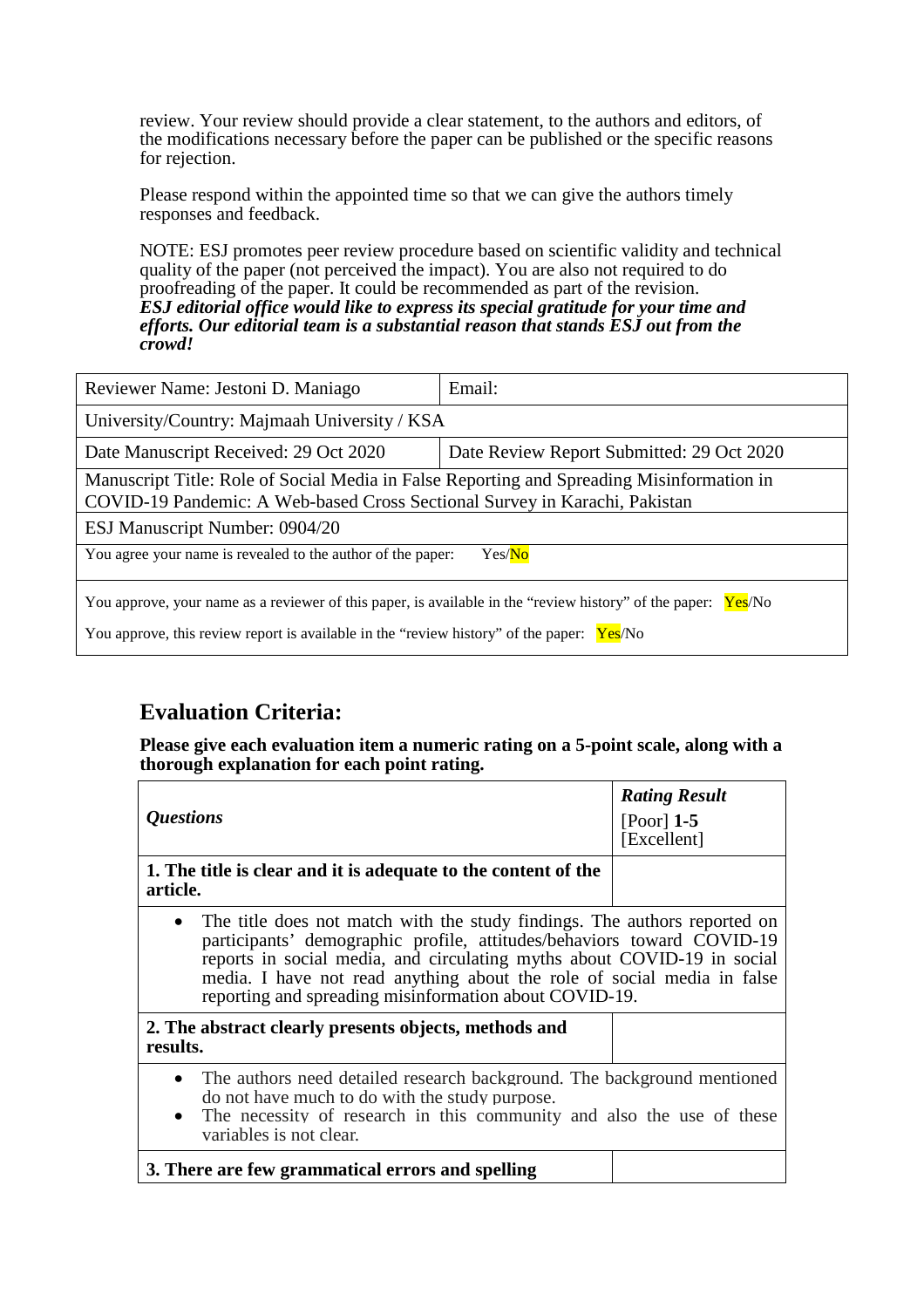| mistakes in this article.                                                                                                                                                                                                                               |  |
|---------------------------------------------------------------------------------------------------------------------------------------------------------------------------------------------------------------------------------------------------------|--|
| The authors need to do grammar check.<br>I found some syntax issues which can be improved by submitting this paper<br>for English language editing.                                                                                                     |  |
| 4. The study methods are explained clearly.                                                                                                                                                                                                             |  |
| The authors need to:                                                                                                                                                                                                                                    |  |
| include the total population in Karachi City<br>determine where the IRB approval was secured<br>determine the descriptive rating of the Likert scale<br>identify the validity and reliability of the survey questionnaire used                          |  |
| 5. The results are clear and do not contain errors.                                                                                                                                                                                                     |  |
| The authors need to separate the discussion from the results section.<br>The main question pertaining to the role of social media in false reporting<br>and spreading misinformation, false figures and myths in COVID-19<br>pandemic was not answered. |  |
| 6. The conclusions or summary are accurate and<br>supported by the content.                                                                                                                                                                             |  |
| The conclusion is not according to the study findings.                                                                                                                                                                                                  |  |
| 7. The references are comprehensive and appropriate.                                                                                                                                                                                                    |  |
| The DOI for each reference is not included.                                                                                                                                                                                                             |  |

#### **Overall Recommendation** (mark an X with your recommendation):

| Accepted, no revision needed               |  |
|--------------------------------------------|--|
| Accepted, minor revision needed            |  |
| Return for major revision and resubmission |  |
| Reject                                     |  |

# **ESJ** *Manuscript Evaluation Form 2020*

This form is designed to summarize the manuscript peer review that you have completed and to ensure that you have considered all appropriate criteria in your review. Your review should provide a clear statement, to the authors and editors, of the modifications necessary before the paper can be published or the specific reasons for rejection.

Please respond within the appointed time so that we can give the authors timely responses and feedback.

NOTE: ESJ promotes peer review procedure based on scientific validity and technical quality of the paper (not perceived the impact). You are also not required to do proofreading of the paper. It could be recommended as part of the revision.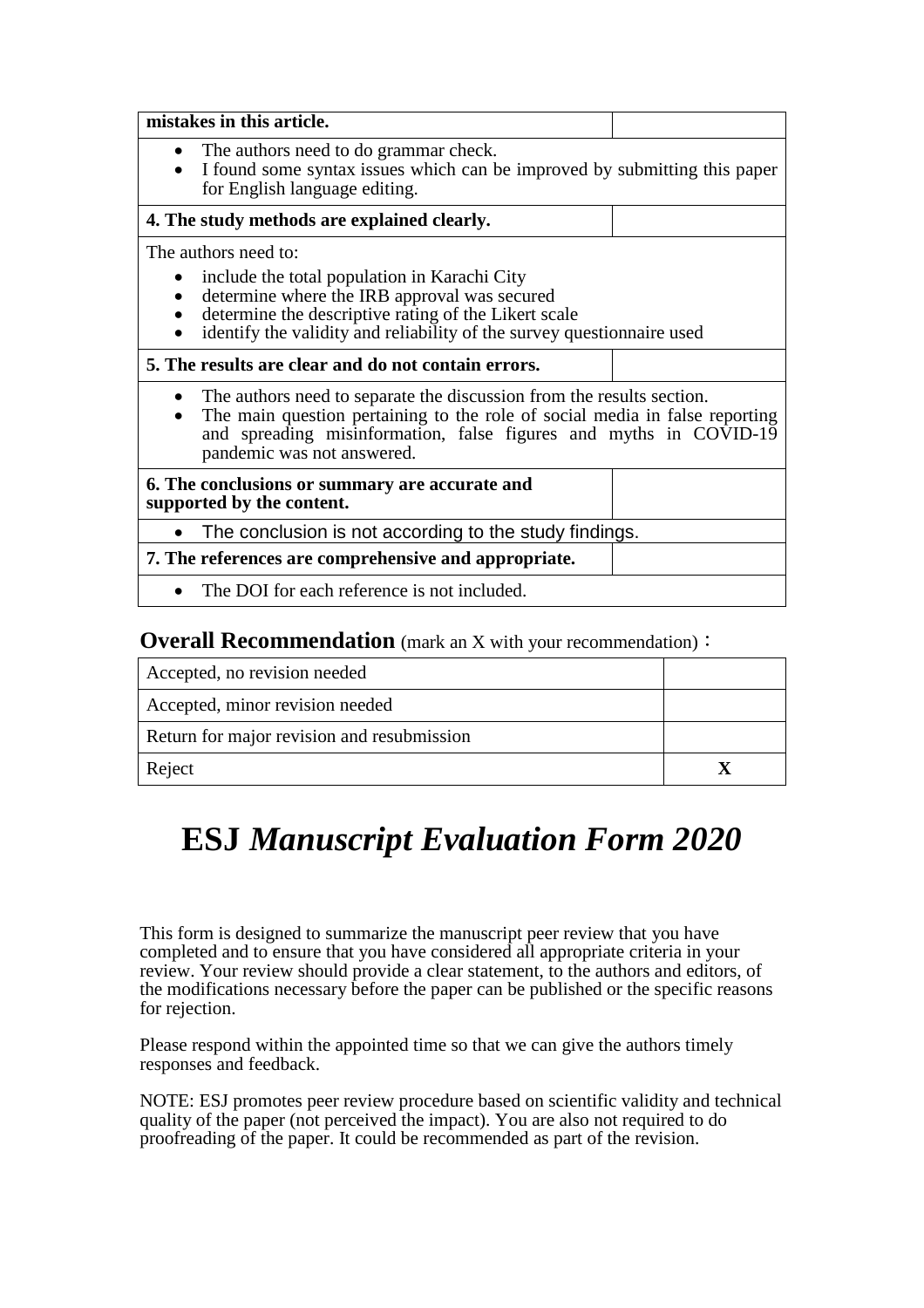#### *ESJ editorial office would like to express its special gratitude for your time and efforts. Our editorial team is a substantial reason that stands ESJ out from the crowd!*

| Reviewer Name: Dr. Babatunde, Ezekiel<br>Olusegun                                                          | Email:                                                           |  |
|------------------------------------------------------------------------------------------------------------|------------------------------------------------------------------|--|
| University/Country: Institute of Education, University of Ibadan, Ibadan. Nigeria                          |                                                                  |  |
| Date Manuscript Received: 18 <sup>th</sup> November,<br>2020                                               | Date Review Report Submitted: 30 <sup>th</sup> November,<br>2020 |  |
| Manuscript Title: Role of Social Media in False Reporting and Spreading                                    |                                                                  |  |
| Misinformation in COVID-19 Pandemic; a Web Based Cross-Sectional Survey in<br>Karachi, Pakistan            |                                                                  |  |
| ESJ Manuscript Number: 0904/20                                                                             |                                                                  |  |
| You agree your name is revealed to the author of the paper:<br>Yes                                         |                                                                  |  |
| You approve, your name as a reviewer of this paper, is available in the "review history" of the paper: Yes |                                                                  |  |

You approve, this review report is available in the "review history" of the paper: Yes

## **Evaluation Criteria:**

## **Please give each evaluation item a numeric rating on a 5-point scale, along with a thorough explanation for each point rating.**

 $\overline{\phantom{0}}$ 

| <b>Questions</b>                                                                                                                                                                                                | <b>Rating Result</b><br>$[Poor]$ 1-5<br>[Excellent] |
|-----------------------------------------------------------------------------------------------------------------------------------------------------------------------------------------------------------------|-----------------------------------------------------|
| 1. The title is clear and it is adequate to the content of the<br>article.                                                                                                                                      |                                                     |
| The title is not clear as many other things were imported which is outside the scope<br>of the title. Author(s) must restructure the title or remove what was not part of the<br>title in the body of the work. |                                                     |
| Author(s) may consider: Evaluation of Knowledge and Belief of False Reporting and<br>Misinformation in COVID-19 Pandemic through Social Media: A Web-Based Cross-<br>sectional Survey in Karachi, Pakistan.     |                                                     |
| 2. The abstract clearly presents objects, methods and                                                                                                                                                           |                                                     |
| results.                                                                                                                                                                                                        | 3                                                   |
| There are missing gaps in the abstracts as pointed out in the work. There is need to<br>revisit the abstracts and include the needful.                                                                          |                                                     |
| 3. There are few grammatical errors and spelling<br>mistakes in this article.                                                                                                                                   | 3                                                   |